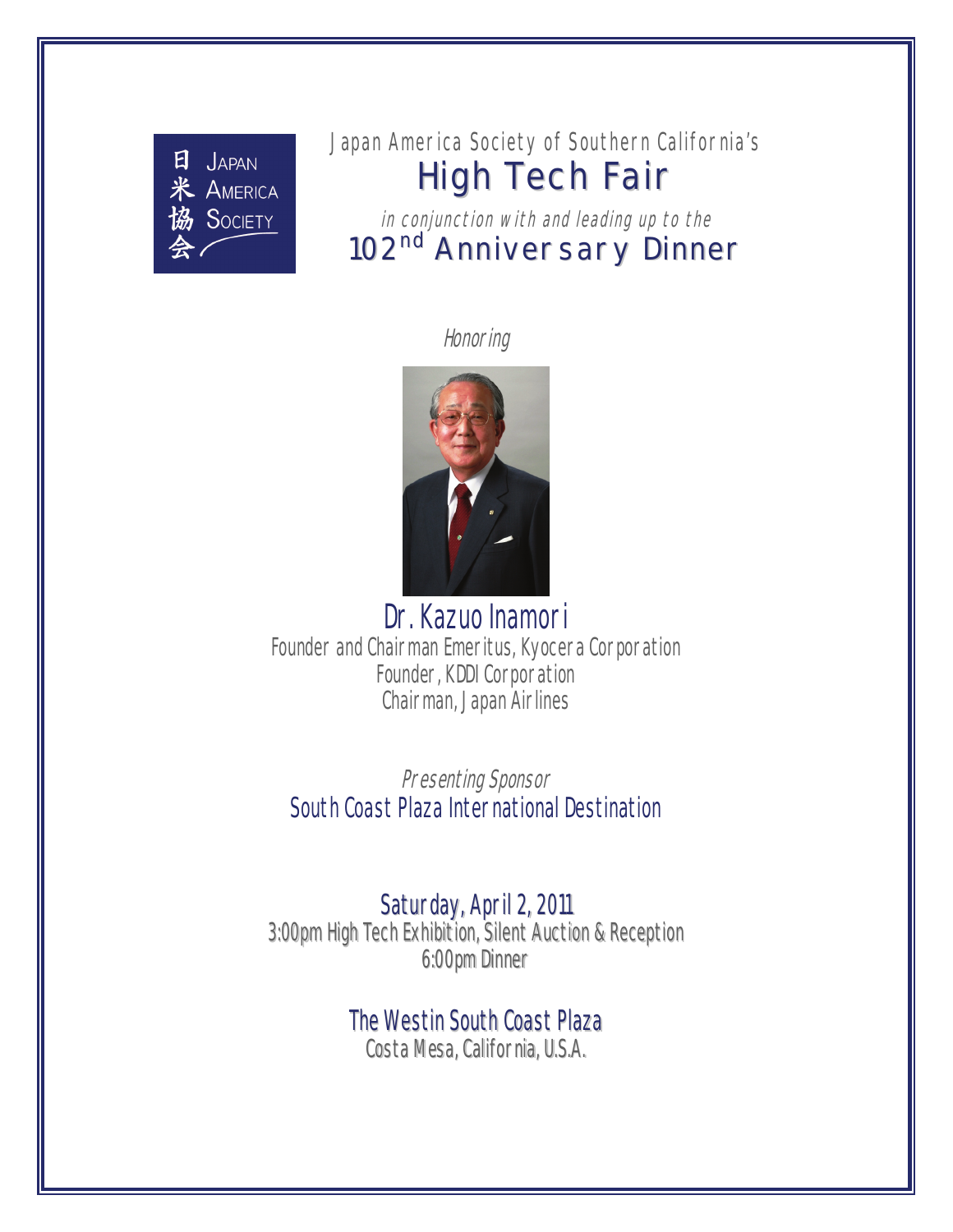# JAS High Tech Fair

**The Japan America Society of Southern California is pleased to announce its First Annual JAS High Tech Fair! The three-hour event will take place prior to our 102nd Anniversary Dinner. Exhibitors will have the attractive opportunity to showcase their cutting-edge technology, products and services to a diverse range of businesses and industries. The JAS High Tech Fair takes place from 3:00pm to 6:00pm on Saturday, April 2, 2011 in the Foyer of the Westin South Coast Plaza Hotel in Costa Mesa, California.** 

### **JAS HIGH TECH FAIR EXHIBITOR FEE ……………\$ 2,000**

- One 6-foot table with linen, and two chairs
- Admission for two (2) guests at the  $102<sup>nd</sup>$  Anniversary Dinner (Value of \$650)
- Recognition in all print/electronic media materials
- Logo and listing in the Tribute Book as JAS High Tech Fair Exhibitor
- Half Page Ad in the Tribute Book (Value of \$400)

### **CONTACT INFORMATION**

|                                                                                                                     | Address experience and the contract of the contract of the contract of the contract of the contract of the contract of the contract of the contract of the contract of the contract of the contract of the contract of the con                                                                                                           |  |  |  |
|---------------------------------------------------------------------------------------------------------------------|------------------------------------------------------------------------------------------------------------------------------------------------------------------------------------------------------------------------------------------------------------------------------------------------------------------------------------------|--|--|--|
|                                                                                                                     |                                                                                                                                                                                                                                                                                                                                          |  |  |  |
|                                                                                                                     | Phone $\#$ $\qquad \qquad$ $\qquad$ $\qquad$ $\qquad$ $\qquad$ $\qquad$ $\qquad$ $\qquad$ $\qquad$ $\qquad$ $\qquad$ $\qquad$ $\qquad$ $\qquad$ $\qquad$ $\qquad$ $\qquad$ $\qquad$ $\qquad$ $\qquad$ $\qquad$ $\qquad$ $\qquad$ $\qquad$ $\qquad$ $\qquad$ $\qquad$ $\qquad$ $\qquad$ $\qquad$ $\qquad$ $\qquad$ $\qquad$ $\qquad$ $\q$ |  |  |  |
|                                                                                                                     |                                                                                                                                                                                                                                                                                                                                          |  |  |  |
| <b>PAYMENT</b>                                                                                                      |                                                                                                                                                                                                                                                                                                                                          |  |  |  |
|                                                                                                                     | - CREDIT CARD : ___VISA ___MC ___AMEX ____ JCB Expiration date__________________                                                                                                                                                                                                                                                         |  |  |  |
| Card $\#$                                                                                                           |                                                                                                                                                                                                                                                                                                                                          |  |  |  |
|                                                                                                                     |                                                                                                                                                                                                                                                                                                                                          |  |  |  |
| - Enclosed is my check in the amount of \$_________________.<br>Please make checks payable to JAPAN AMERICA SOCIETY |                                                                                                                                                                                                                                                                                                                                          |  |  |  |
| Please send your reply to:                                                                                          |                                                                                                                                                                                                                                                                                                                                          |  |  |  |

### **Japan America Society of Southern California**

345 South Figueroa Street, Suite M-1, Los Angeles, California 90071-1004 U.S.A. tel +1 (213) 627-6217 ext. 207 fax +1 (213) 627-1353 email [JAS102Gala@jas-socal.org](mailto:JAS102Gala@jas-socal.org)

### **Japan America Society of Southern California**

Your participation in this event will directly support the Japan America Society of Southern California. Founded in 1909 to build economic, cultural, governmental and personal relationships between the people of Japan and America, the Society is the West Coast's premier forum for providing unique opportunities for individuals and corporations to become involved in the Japan–United States relationship. Support for the work of the Society is derived principally from membership dues, grants, contributions and fundraising events. The Society is a qualified 501(c)(3) nonprofit, charitable and educational organization and a majority of your donation should be tax deductible. **Tax I.D. # 95-2021853**